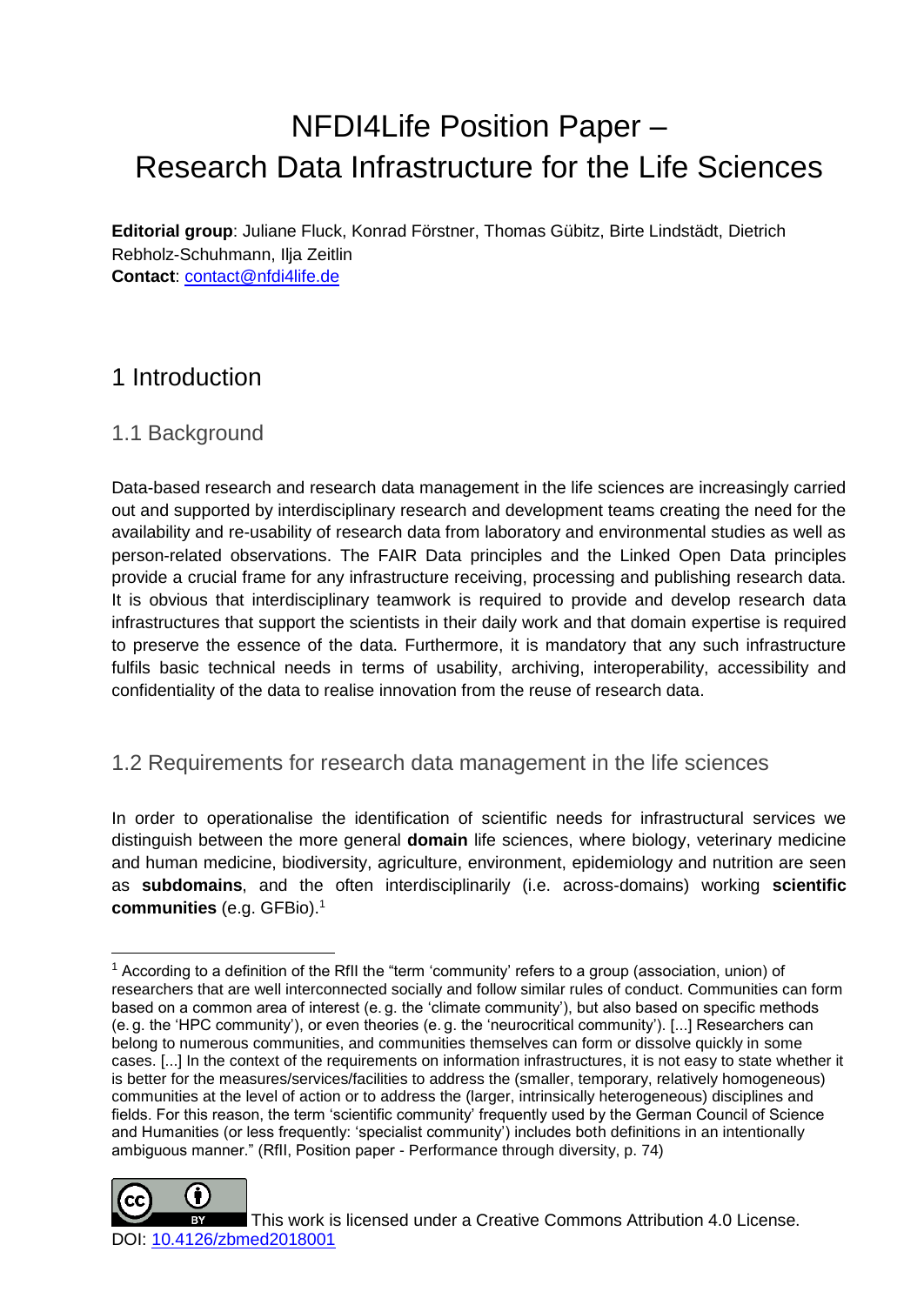The life science research communities bring together a wide range of researchers. Thus different needs in research data management have to be addressed. Also, the status of standardization and processes for publishing and sharing of FAIR data is differently advanced in the various life science communities and platforms. On the other hand, **all life science data can be regarded as interlinked through either underlying fundamentally biological or methodological scientific principles**, i.e. the same biological mechanisms may be relevant in humans as well as in animals or plants, hence in bio-medicine, biological, medical, veterinary, agricultural, environmental, and biodiversity research.

In the life sciences, a large number of data repositories already exists, some of them subdomainspecific such as cohort or population databases in medicine, or crop studies and soil sustainability in agriculture covering certain data types such as gene sequences and next generation sequencing data.

For the Medical Informatics Initiative (MII) for example, standardisation and interoperability of the patients´ medical care data and integration with medical research data and other biomedical data resources such as omics data in data integration centres is relevant and data protection and privacy is mandatory. In the agricultural sciences data is collected to denote the physical appearance of plants and used to judge the state of the development in dependency of environmental and farming conditions. Automatic monitoring of the state of individual plants with their geolocation given is one of the key requirements as well as standard parameters about the climate conditions. Agricultural products serve as the main nutrition source for humans and animals, monitoring the quality of the agricultural products is paramount to increase quality and quantity at the same time. Nutrition data and their influence on health is mainly gathered as observational data. Research in biodiversity monitors species in their natural environments to explore, monitor and eventually understand the relationship between species, their environmental needs and also the environmental benefits. The research communities keep track of speciesrelated features, e.g., phenotypic parameters and the genomics background, in relation to habitat conditions, e.g., by using geolocation as a common anchor. The ongoing research in this subdomain profits, on the one hand, from achievements in agricultural sciences, and on the other hand, contributes to the ongoing research in nutritional research. With respect to the microbiome research on insects, plants, animals and humans it has a profound impact on the wellbeing of any higher organism on earth.

On a broader scale, all life science communities require that existing data resources can be explored for background information, e.g., the repositories on genes and proteins, pathway functions, and the developmental stages of tissues, organs and whole shapes. Ideally, the experimental and observational data can be modelled in a systems biology approach, which is well on its way and requires ever more data for integrative and complex decision making. For example, the modelling of metabolic processes for a given species would bring benefits to the research domains (e.g., agricultural science, biodiversity, nutrition) and altogether would contribute new findings to the medical domain (e.g., systems and precision medicine).

Overall, **there is increasing scientific and societal demand for data and data analysis across communities and subdomains**, for instance between medicine, nutrition and agriculture or between biodiversity, agriculture and anthropogenic influence, for further discovery and understanding of cause and effect chains.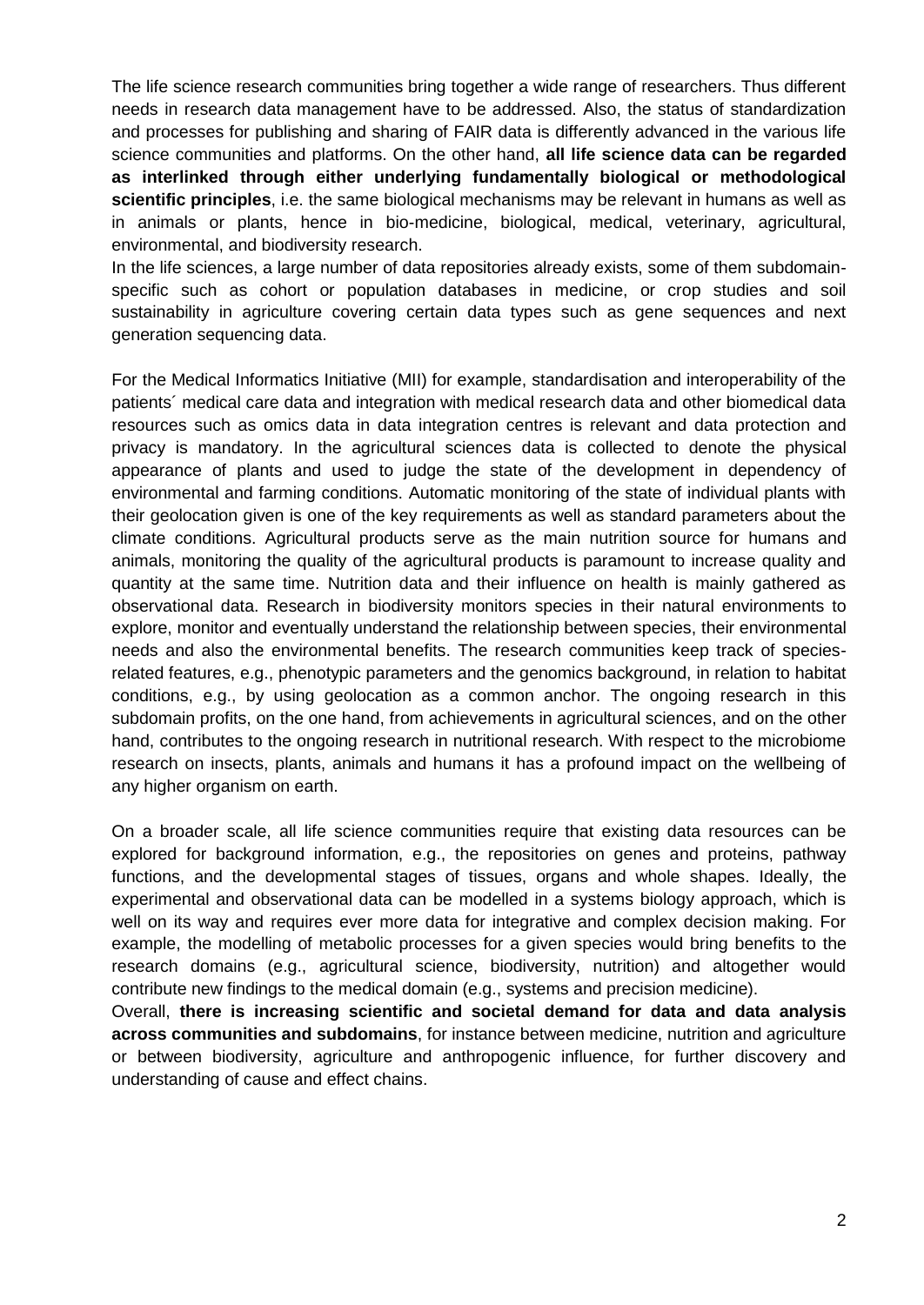### 1.3 The NFDI4Life approach

NFDI4Life brings together research communities across the life sciences domain in the context of the planned National Research Data Infrastructure (NFDI), following the recommendations given by the German Council for Scientific Information Infrastructures (RfII).

As a response to the increasing demand for combined data analysis, NFDI4Life brings together scientific communities and research data infrastructures broadly covering the life sciences with particular focus on the subdomains biology, medicine (with veterinary medicine), epidemiology, nutrition, agricultural and environmental science as well as biodiversity research.

Besides providing data resources, as well as data management infrastructure and services for the life sciences in general, with special focus on the subdomains mentioned above, NFDI4Life will also engage in further research based on the produced data (called "data science") and especially, in new method, standard, quality and process development for research data management and life science data digitalisation.

The integration of data along the life science subdomains requires as a prerequisite making all data **FAIR** (**findable, accessible, interoperable and re-usable**). NFDI4Life is dedicated to lower the barrier of FAIR data generation and re-use for researchers. To reach these goals, NFDI4Life addresses method development, domain-specific and cross-domain standardisation processes and deploys tools to support automated processes and workflows. Together with strategic partners, NFDI4Life will harmonize and further develop the different processes involved in making data FAIR with respect to life science communities as well as to related infrastructures by strengthening partnerships between scientific communities and information infrastructures.

NFDI4Life will enable broad data and information access through advanced information services while addressing data protection issues that are especially important for person-related data, e.g. in clinical research, systems medicine and epidemiology. In these areas, NFDI4Life will support and develop new concepts of accessing this data in protected environments.

Hence, NFDI4Life will foster the further promotion of **good scientific practice in research data management** (transparency, re-usability, reproducibility) along the multidisciplinary field of life sciences and address generic tasks such as building reputation for research data sharing, teaching, training, legal and ethical issues faced across the entire NFDI. It will strengthen communication across communities to overcome the virtual boundaries hampering big data research and innovation. It will act as the driver of an urgently needed cultural change in research data management.

Particular focus in NFDI4Life is placed on **interoperability of data**, the exchange of data and identification of research questions, where transfer of research approaches (as well as improvements) can be achieved based on the interoperability of existing data across all subdomains; such achievements would establish the significant synergies that can only be realised in a consortium covering the broad range of the scientific life sciences. The most prominent example for such cross-cutting approaches is given in the research domain of so called "omics" data. Huge amounts of omics datasets are generated across the life science subdomains which have similar infrastructural requirements in terms of research data processing, deposition, annotation, retrieval and recombination.

NFDI4Life will build on the existing data sources and data management platforms provided by the community-driven data infrastructures and will contribute its own wide range of expertise to explore, shape and exploit the existing data sources and data science approaches for an efficient and meaningful research data management in life sciences.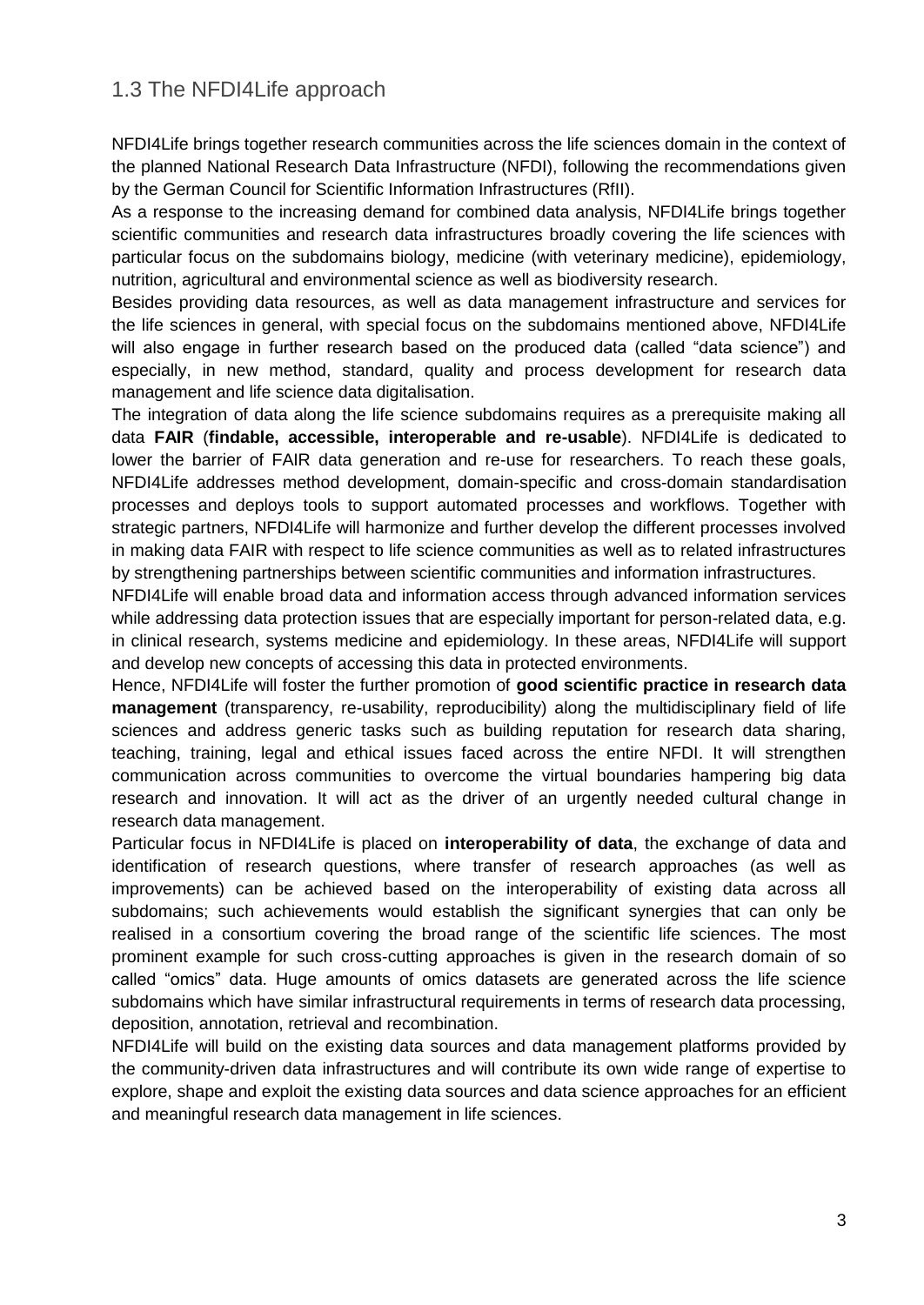### 1.4 Dual strategy of NFDI4Life

The consortium brings together specific expertise from crucial life science subdomains, extending to bio- and medical informatics, but also IT/cloud development, data sciences and data stewardship, semantic technologies (for interoperability), text and data mining, and with similar importance, IT/cloud infrastructures and information sciences as an important component for the archiving and retrieval of the managed data.

The broad coverage of scientific topics across the life science domain provides opportunities and challenges at the same time. The consortium plans to tackle the challenge through a dual strategy**:** it incorporates the advantages of a **broad top down approach** to address **overarching requirements**, i.e., distilling the requirements of the IT/cloud infrastructures and services from the shared demands across the different use cases in the life science domain, and by contrast also through a **bottom up approach** in all subdomains to meet the **subdomain-specific user demands** appropriately.

NFDI4Life will first identify the scientific needs for community-specific as well as generic services in order to provide sustainable state-of-the-art services and to deliver core IT/cloud solutions that can be used across the full range of life science data. In addition, NFDI4Life will build on existing cutting-edge services, adjust them in accordance to the users' needs, develop new services, if needed, and exploit synergies between the members of NFDI4Life as well as other consortia.

As far as NFDI4Life is viewed as a managed process it will support, if required, the constitution of not yet organised communities in the different subdomains of the life sciences in order to help them articulate their infrastructural needs. NFDI4Life will remain open for the involvement of further scientific communities within the life science subdomains and will seek cooperation with other related consortia in the presently arising NFDI structure as well as with other relevant actors such as GO FAIR or the Research Data Alliance.

NFDI4Life will support and drive the development within the whole NFDI process by providing generic modules and services, such as standardisation procedures, strategies for reputation enhancement, training material and training concepts for various target audiences, data protection, and data maintenance. Hence NFDI4Life can make a significant contribution to solving these general issues that all scientific communities are facing.

The particular advantage of a broad consortium is the ability to map and continuously monitor the life science landscape with regard to existing legal, regulatory and funding contradictions and, thus, to assist policy-makers and funders in finding efficient solutions. Since the infrastructural landscape in the life sciences is evolving dynamically, it's important to create an overall coordinating entity in time which would counteract further fragmentation in the life sciences. In this context, NFDI4Life is willing and able to provide policy advice or recommendations about legal and organisational issues.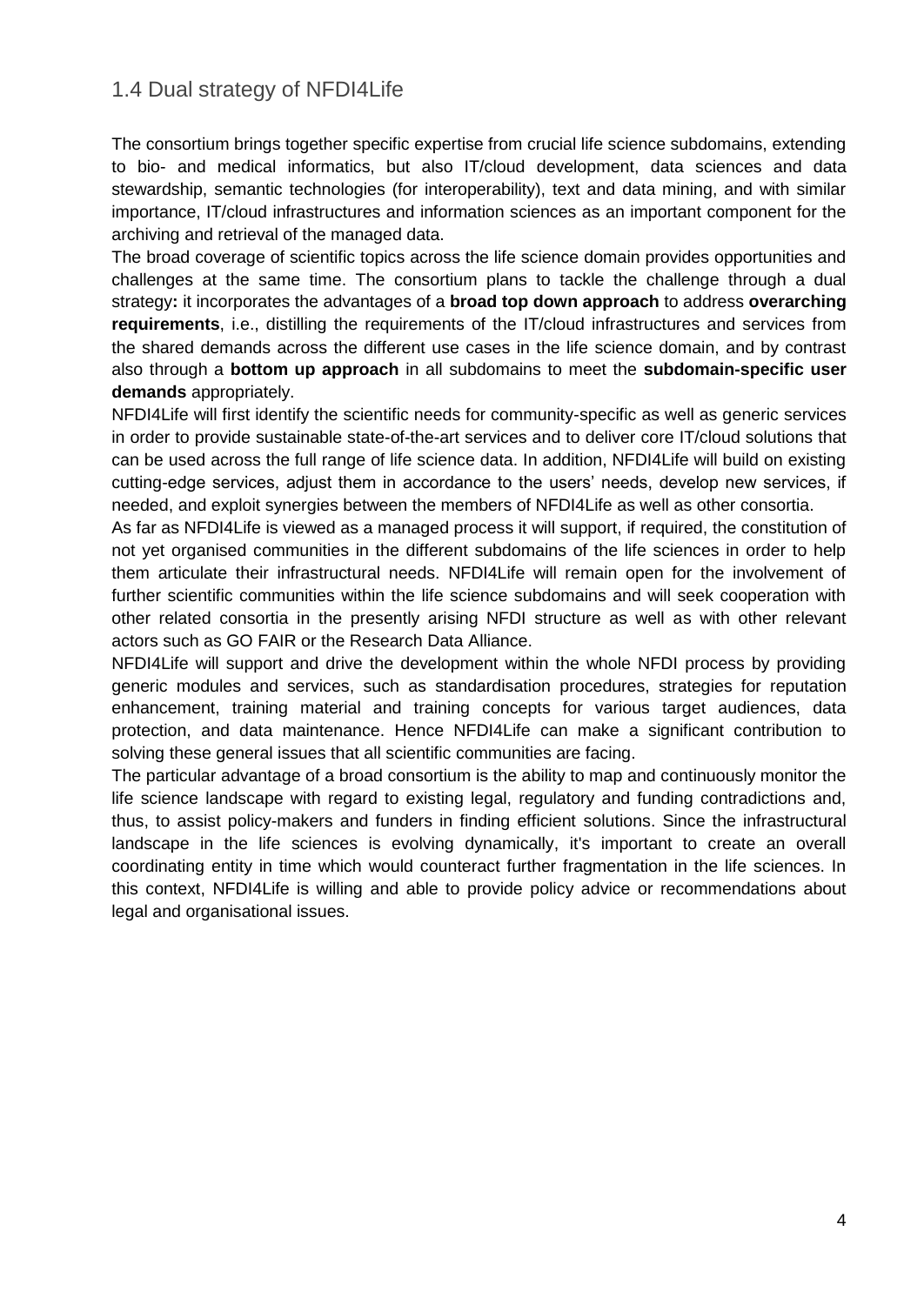## 2 Research data management in life science communities

The high scientific and societal demand for combined analysis of datasets across the life science subdomains is faced with a heterogeneous landscape of related infrastructures. The infrastructures in the different subdomains and related communities vary, e.g. in terms of user involvement, sustainability, level of international integration etc. Moreover, the users or scientific communities themselves may have a different organisational degree or a different practice of research data management.

The German life sciences already feature **well advanced infrastructures and networks**, like the German National Cohort (NAKO Health Study), the German Network for Plant Phenotyping (DPPN), the life science data management infrastructure FAIRDOM or 'Soil as a sustainable resource for the bioeconomy' (BonaRes). Without claiming to deliver a comprehensive overview of life science communities, we sketch out three further initiatives as examples of life science communities covered by our consortium.

The DFG-funded, multidisciplinary consortium German Federation for Biological Data (GFBio, [http://www.gfbio.org\)](http://www.gfbio.org/) has undergone a five year formation process regarding infrastructure and community-building. GFBio follows a holistic approach encompassing technical, organisational, financial, and cultural aspects. To transform the project into a sustainable service infrastructure the charitable association GFBio e.V. has been founded in 2016 as the legal entity. It is now a key service provider for research data management in biodiversity and environmental research acting on the national as well as international level. GFBio, being a member of NFDI4Life, might act as a foundational pillar and catalyst for similar processes in other life science subdomains.

Another actor is the platform for Technology, Methods, and Infrastructure for Networked Medical Research (TMF e.V., [http://www.tmf-ev.de\)](http://www.tmf-ev.de/) which is currently coordinating the Medical Informatics Initiative (MII) together with Medizinischer Fakultätentag (MFT) and Verband der Universitätsklinika Deutschlands (VUD). Its vision is the development and deployment of expert opinions, generic concepts, specimen texts, and IT applications, as well as training and consultation to strengthen the quality and efficiency of medical research and to clarify the legal and ethical foundations for performing medical research. TMF holds long-standing expertise in a range of issues relevant to medicine and healthcare research such as legal or data quality issues.

Additionally, the handling, analysis and storage of enormous amounts of data is a challenging issue across all subdomains in state-of-the-art life science research. Hence, an appropriate IT infrastructure is crucial to perform big data analyses ensuring secure data access and storage. The cloud infrastructure of the German Network for Bioinformatics Infrastructure (de.NBI Cloud, [https://www.denbi.de/cloud\)](https://www.denbi.de/cloud) has been established over the last years to enable integrative analyses for the entire life sciences community in Germany and the efficient use of data in research and application.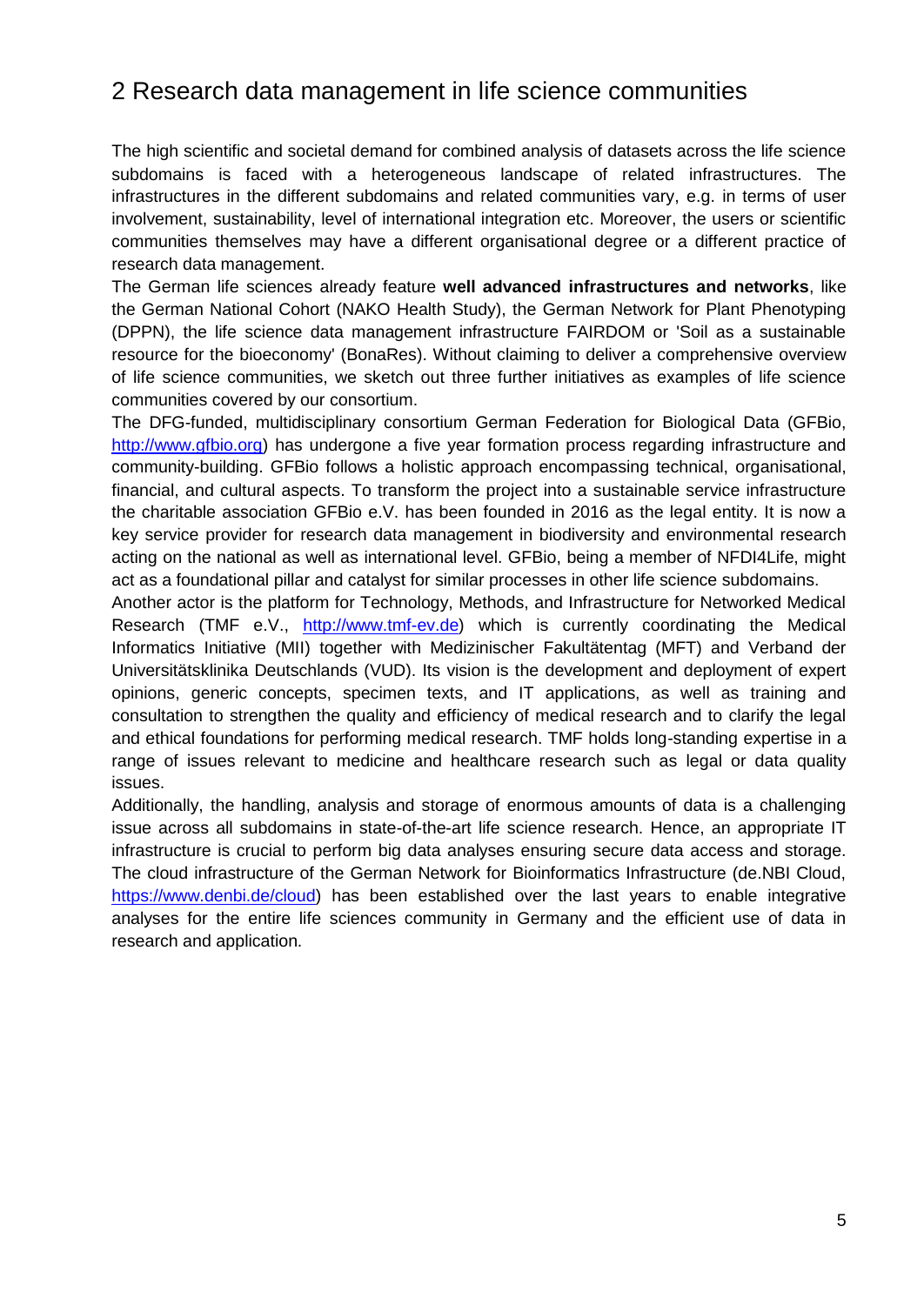## 3 Structure and organisation of NFDI4Life

#### 3.1 Involved partners<sup>2</sup> and their research communities

Currently the consortium comprises **university-, Leibniz-, Fraunhofer-, Max-Planck- as well as departmental research** ("Ressortforschung") **and infrastructure facilities**. Thus NFDI4Life is well integrated within the German science system.

NDFI4Life consists of over 20 research institutions and information infrastructures mainly dedicated to medicine, agricultural and environmental science, nutrition, biodiversity and bioinformatics. The partners comprise information infrastructures focused on a specific subdomain of life sciences and research institutions dedicated to one of the mentioned subdomains. The latter represent the view of their research community while the former are in constant exchange with their user communities. Some information infrastructures and research institutes have a broader focus on several subdomains and/or specialise in method development for research data management.



Fig. 1: NFDI4Life consortium partners

#### 3.2 Governance structure and relevant groups

A core bottom-up element in the set-up of NFDI4Life is the representation of data producers and data users. While a number of consortia members are research institutions and data centres and hence represent both sides simultaneously, there will be explicit user representation in the form of an **user advisory board** in order to emphasize the user needs in the building of NFDI4Life. In respect to the broad scientific subdomains in the life sciences it is also necessary to form a **scientific advisory board** (SAB) as a counselling body.

-

<sup>2</sup> For an overview see appendix.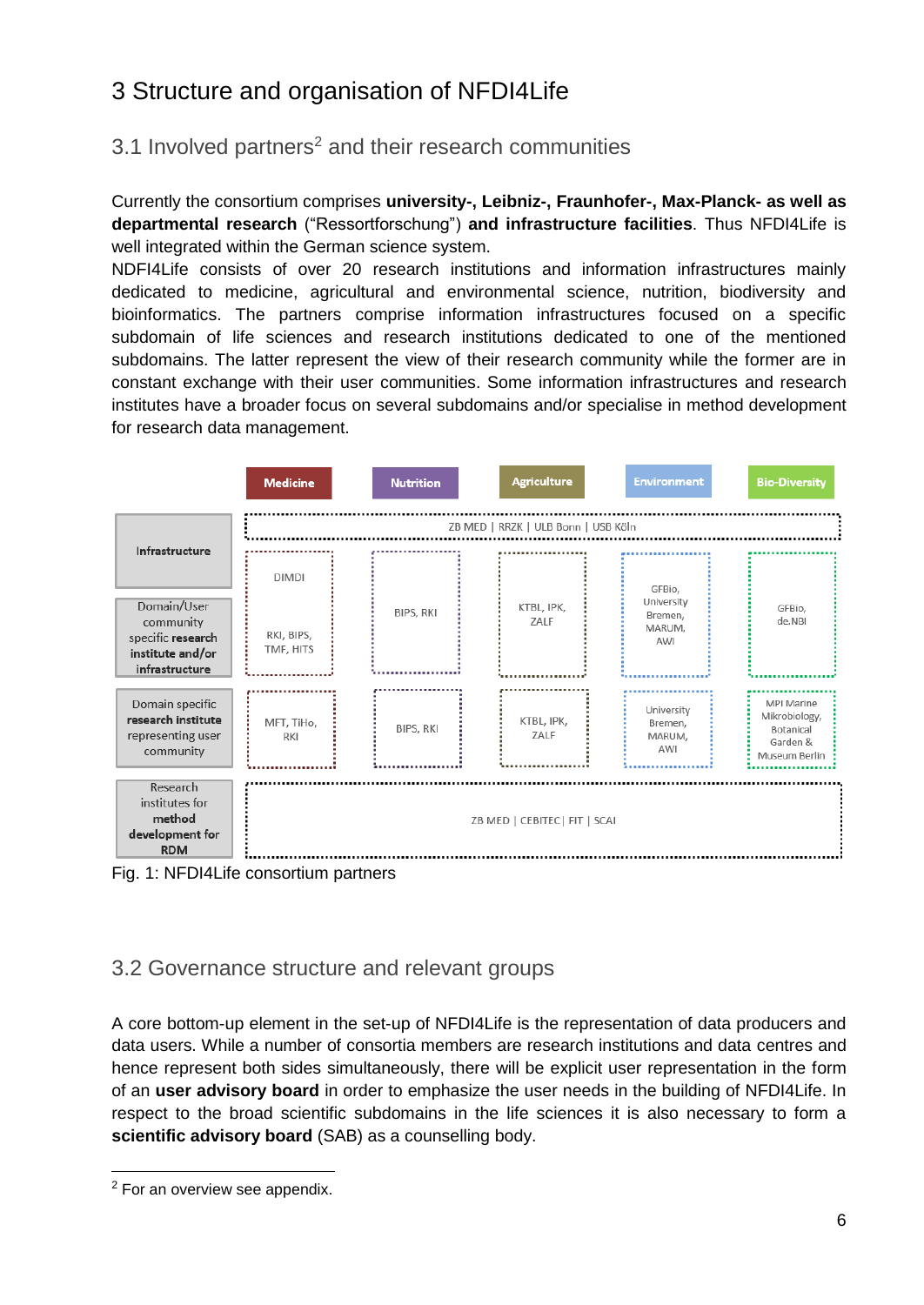The internal structure will consist of a coordinating head office and a body as representation of the subdomains medicine, nutrition, agricultural and environmental science as well as biodiversity in NFDI4Life (**steering committee**). As a national infrastructure that overarches all subdomains of life sciences ZB MED - Information Centre for Life Sciences would fulfil the role of the **coordinator** (head office). It has a strong standing as a national infrastructure provider in all areas of the life sciences and a long track record in interdisciplinary and translation work starting from basic biological research to medical, nutritional and agricultural applications. It provides the expertise to integrate and to host literature, numerical as well as semantical data and information. Generic tasks relevant for all subdomains, like legal aspects or reputation system, are already and will be further addressed by **special interest groups** (SIG) within NFDI4Life in coordination and cooperation with other initiatives on national or international level.



Fig. 2: NFDI4Life coordinating structure and relevant groups/actors/initiatives

#### 3.3 User-driven development of research data infrastructures

Research data management requires not only expertise in data handling but needs close contact between data experts and the researchers generating and using the data in order to understand their needs. Thus, domain expertise as well as community networking and a process for monitoring user needs is necessary to address data producers and users properly.

The consortium partners are well accepted in the different communities and have set up the already existing research data infrastructures within their research communities. They will continue to provide and develop domain-specific services – with respect to parallel developments and needs of the other user communities.

NFDI4Life has already set up **special interest groups** (SIG) with experts from all subdomains to build a close matrix structure in order to address subdomain-specific demands, current developments and to agree on overarching standards. The SIGs cover the fields of action: standards - metadata, ontologies, identifier, etc., information services, teaching and training, methods for FAIR research data ecosystem, reputation through research data, archiving, publication, integration of data and privacy/sensitive data.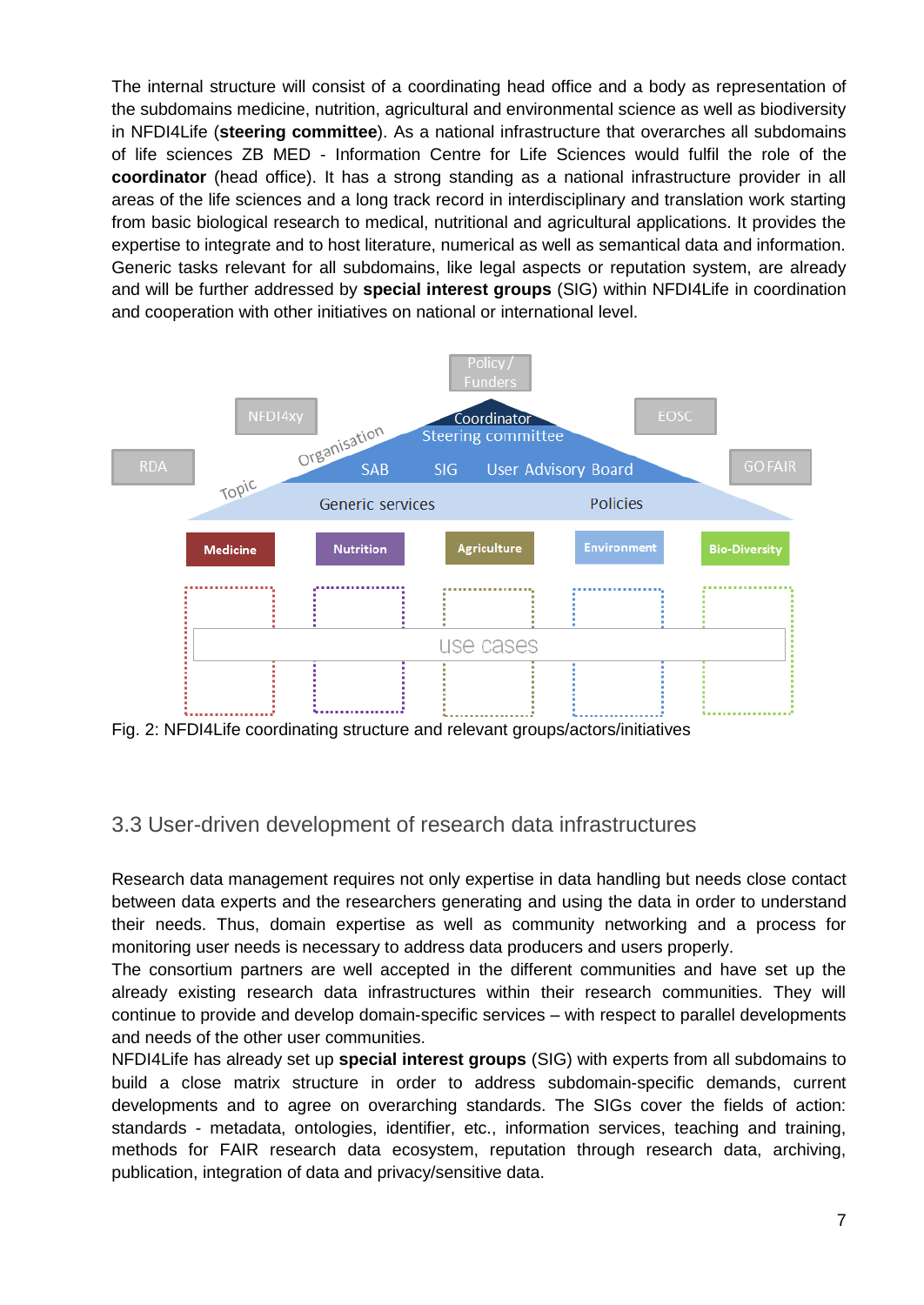Furthermore, to make different user needs and required developments more concrete and to make the impact of NFDI4Life measurable and adjustable, the consortium worked out eight **use cases** which are *interdisciplinary* in character, each involving several *scientific communities*:



Fig. 3: NFDI4Life Use Cases

The above mentioned use cases will serve as science demonstrators for unleashing the synergistic potential of interdisciplinarity by triggering collaboration between involved actors. Based on these use cases, NFDI4Life will demonstrate the added value for data owners and data users. In doing so, the more advanced partners in terms of research data management are supposed to act as catalysts for others, for instance through the identification of data champions or data ambassadors. The use cases are supposed to build on scientific communities as well as on existing infrastructures.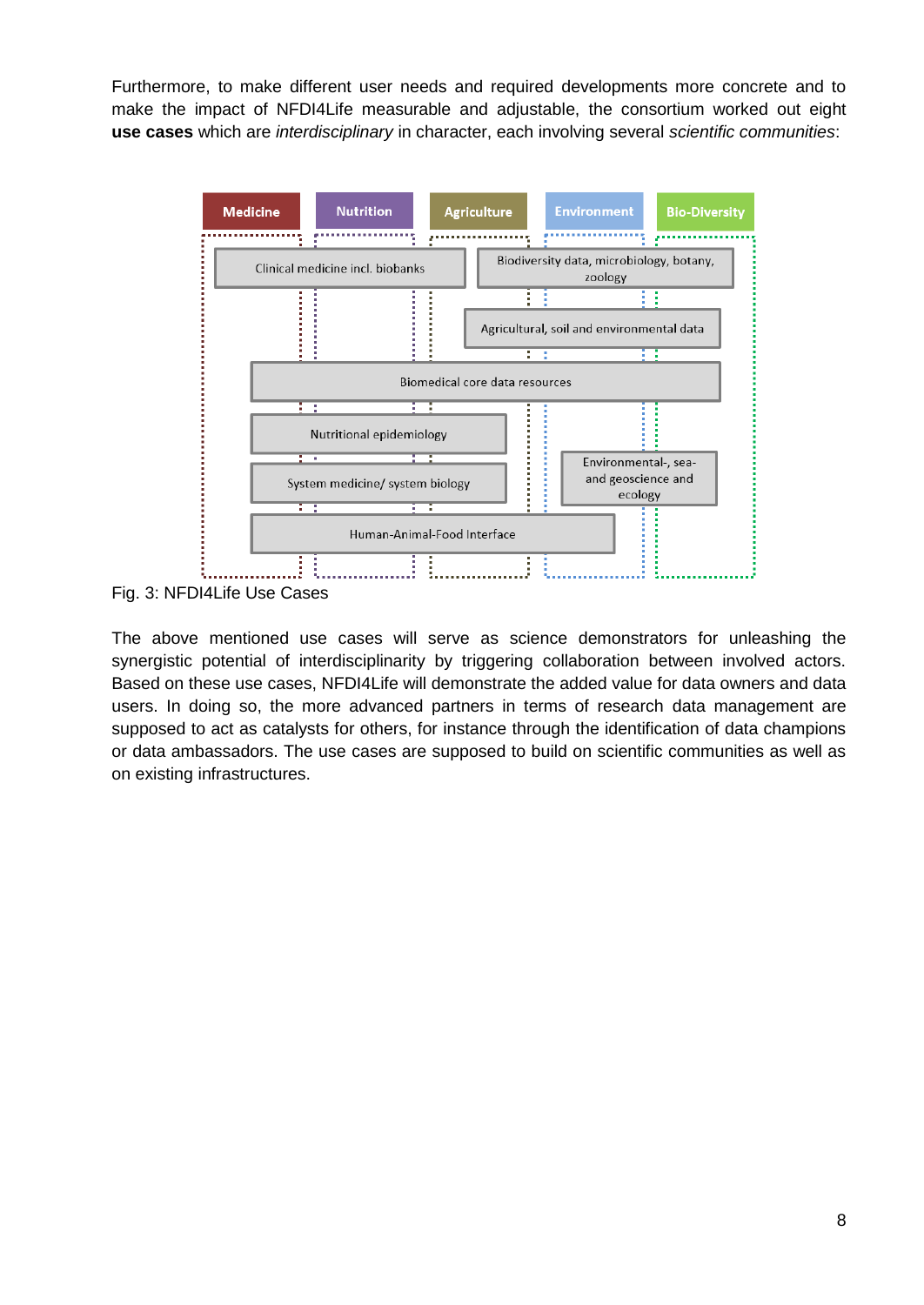## 4 Added value and impact of NFDI4Life

NFDI4Life understands its role as a model for future consortia and the success of NFDI as a whole. NFDI4Life members are ready and strongly committed to contributing actively and to achieving fast results.

NFDI4Life will

- provide science-driven, sustainable and state-of-the-art services in research data management.
- support researchers via provision of standards, advanced and user-driven IT development, professional guidance and training in the data generation and publication process, including the provision of training concepts for different target audiences in the life sciences, like researchers, technicians, information infrastructure staff, students, and emerging fields such as data stewards, data librarians.
- enable a culture of improved data management for data producers and data consumers, and make sure that the FAIR Data principles are implemented.
- empower scientific communities/scientific users to articulate their infrastructural needs and therefore place them in a crucial role in its governance structure.
- serve as an emergent consortium that will enable interdisciplinary cutting-edge research along the multidisciplinary field of life sciences.
- realise synergies for life sciences researchers in terms of (generic) infrastructural services for RDM, hardware availability, specific training in generation and use of research data, legal questions, informed consent, data protection issues and policy processes.
- assure data, software and infrastructure quality by providing and fostering quality processes and certification mechanisms.
- provide quantitative and qualitative measurement instruments of impact to policy-makers and funders.
- be a consolidated and strong voice of the German life science communities in national, European and international debates on policies, regulations or standards.
- open up international resources for German researchers and make German research internationally more visible.

#### **Acknowledgement**

We would like to thank all contributors for their input to this position paper and the work done in the consortium: Wolfgang Ahrens, Oya Beyan, Constanze Curdt, Stefan Decker, Michael Diepenbroek, Jens Dierkes, Janine Felden, Frank Oliver Glöckner, Martin Golebiewski, Anton Güntsch, Uwe Heinrich, Dietrich Kaiser, Ulrich Lang, Sabine Leonhard-Marek, Daniel Martini, Ulrich Meyer-Doerpinghaus, Wolfgang Müller, Hubertus Neuhausen, Iris Pigeot, Annette Pollex-Krüger, Uwe Scholz, Sebastian C. Semler, Henriette Senst, Alfred Pühler, Frank Wissing.